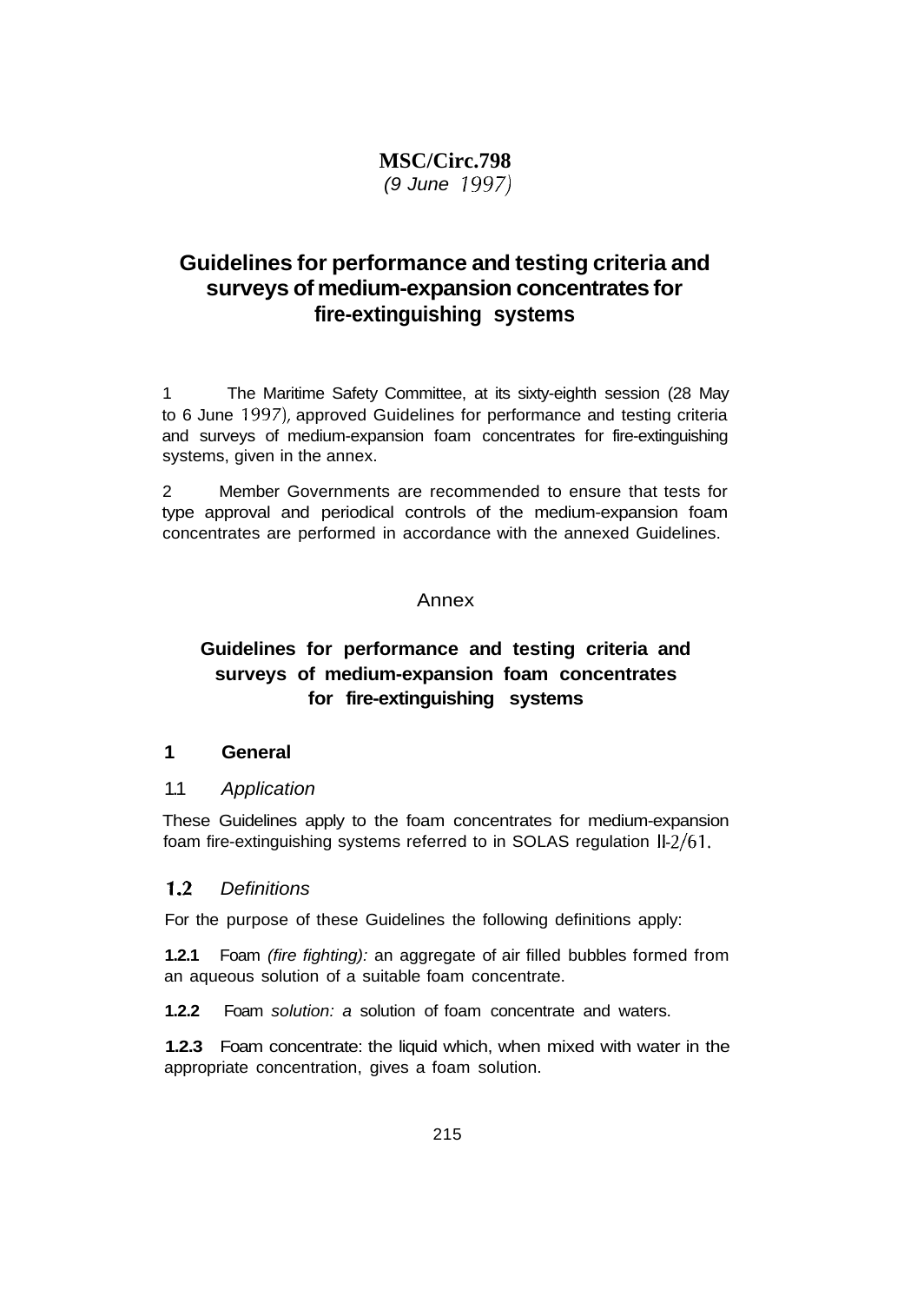**1.2.4** Expansion ratio: the ratio of the volume of foam to the volume of foam solution from which it was made.

**1.2.5** Spreading coefficient a measurement of the ability of one liquid to spontaneously spread across another.

**1.2.6** 25% (50%) drainage time: the time for 25% (50%) of the liquid content of a foam to drain out.

**1.2.7** Gentle application: application of foam to the surface of a liquid fuel via a backboard, tank wall or other surface.

**1.2.8** Sediment: insoluble particles in the foam concentrate.

#### **2 Sampling procedure**

**2.1** The sampling method should ensure representative samples which should be stored in filled containers.

- 2.2 The sample size should be:
	- .1 30 / for type tests (see section 3); and
	- .2 2 / for periodical controls (see section 4).

#### **3 Tests for type approval of foam concentrates**

For foam concentrate type approval, the tests under 3.1 to 3.10 should be performed. They should be carried out at laboratories acceptable to the Administration.

#### 3.1 Freezing and thawing

**3.1.1** Before and after temperature conditioning in accordance with 3.1.2, the foam concentrate should show no visual sign of stratification, non-homogeneity or sedimentation.

- **3.1.2** Freezing and thawing test
	- .1 Apparatus:
		- .1 freezing chamber, capable of achieving temperatures required as stated in .2.1 below;
		- .2 polyethylene tube, approximately 10 mm diameter, 400 mm long and sealed and weighted at one end, with suitable spacers attached (figure 1 of MSC/Circ.582 shows a typical form); and
		- .3 500 ml cylinder approximately 400 mm high and 65 mm in diameter.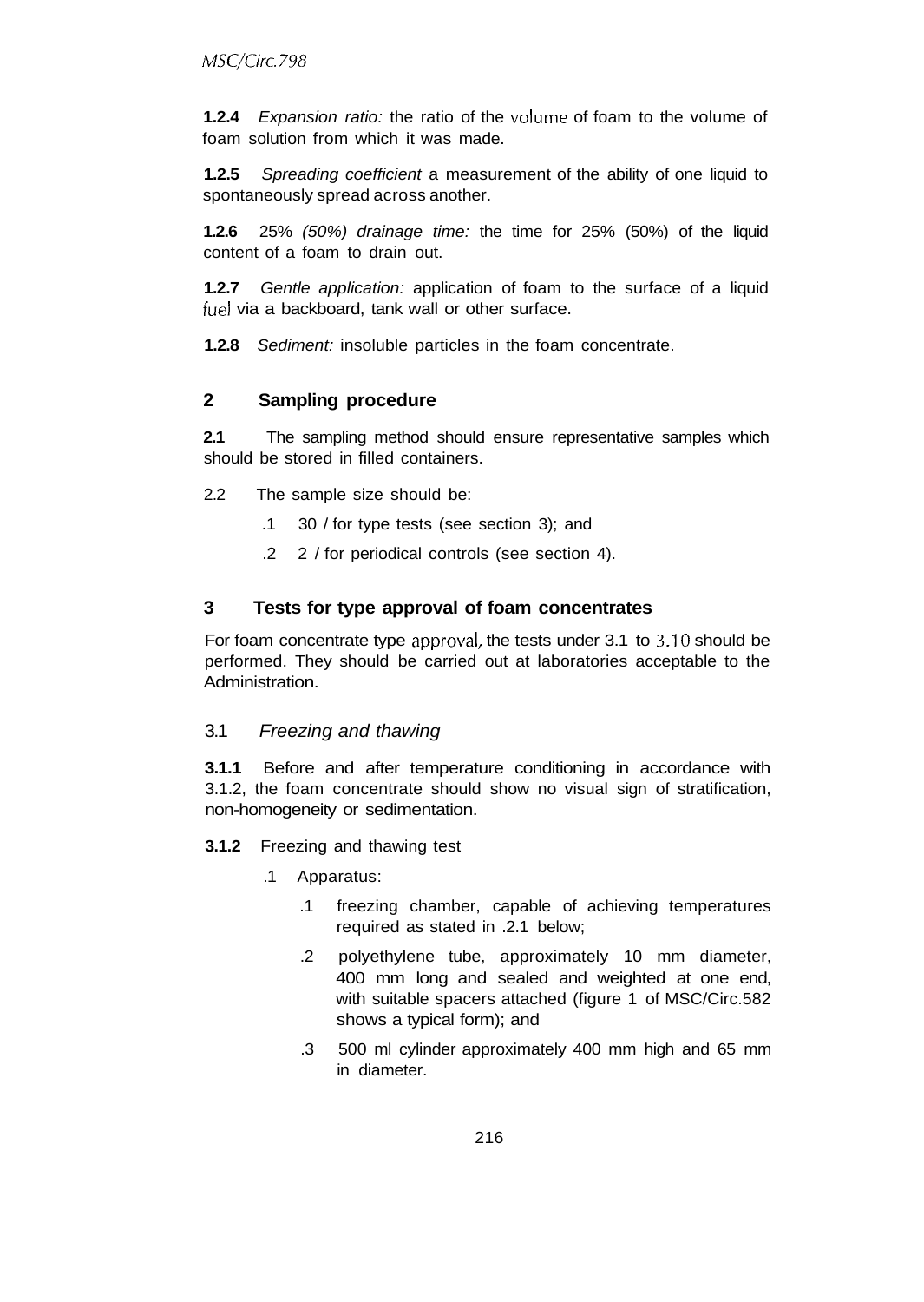- .2 Procedure:
	- .1 set the temperature of the freezing chamber to a temperature which is  $10^{\circ}$ C below the freezing point of the sample measured in accordance with BS 5117: section 1.3 (excluding 5.2 in the Standard);

To prevent the glass measuring cylinder from breaking, due to expansion of the foam concentrate on freezing, insert the tube into the measuring cylinder, sealed end downward, weighted if necessary to void floatation, the spacers ensuring it remains approximately on the central axis of the cylinder.

Place the sample in the cylinder in the chest, cool and maintain at the required temperature for 24 h. At the end of this period thaw the sample for not less than 24 h and not more than 96 h in an ambient temperature range of  $20^{\circ}$ C to 25 $^{\circ}$ C.

- .2 repeat .2.1 above three times to give four cycles of freezing and thawing:
- .3 examine the sample for stratification and nonhomogeneity; and
- .4 condition the sample for 7 days at  $60^{\circ}$ C followed by one day at room temperature.

#### 3.2 Heat stability

An unopened 20 / container (or other standard shipping container) as supplied by the manufacturer from a production batch should be maintained for 7 days at 60°C, followed by one day at room temperature. Following this conditioning, the foam liquid after agitating/ stirring will be subjected to the fire test as per 3.8, and comply with the requirements given in these Guidelines.

## 3.3 Sedimentation

**3.3.1** Any sediment in the concentrate prepared in accordance with section 2 should be dispersible through a 180 urn sieve, and the percentage volume of sediment should not be more than 0.25% when tested in accordance with 3.3.2.

- 3.3.2 The test should be carried out as follows:
	- .1 Apparatus:
		- .1 graduated centrifuge tubes;
		- 2 centrifuge operating at  $6,000 + 100$  m/s<sup>2</sup>;
		- .3  $180 \mu m$  sieve complying with ISO 3310-1; and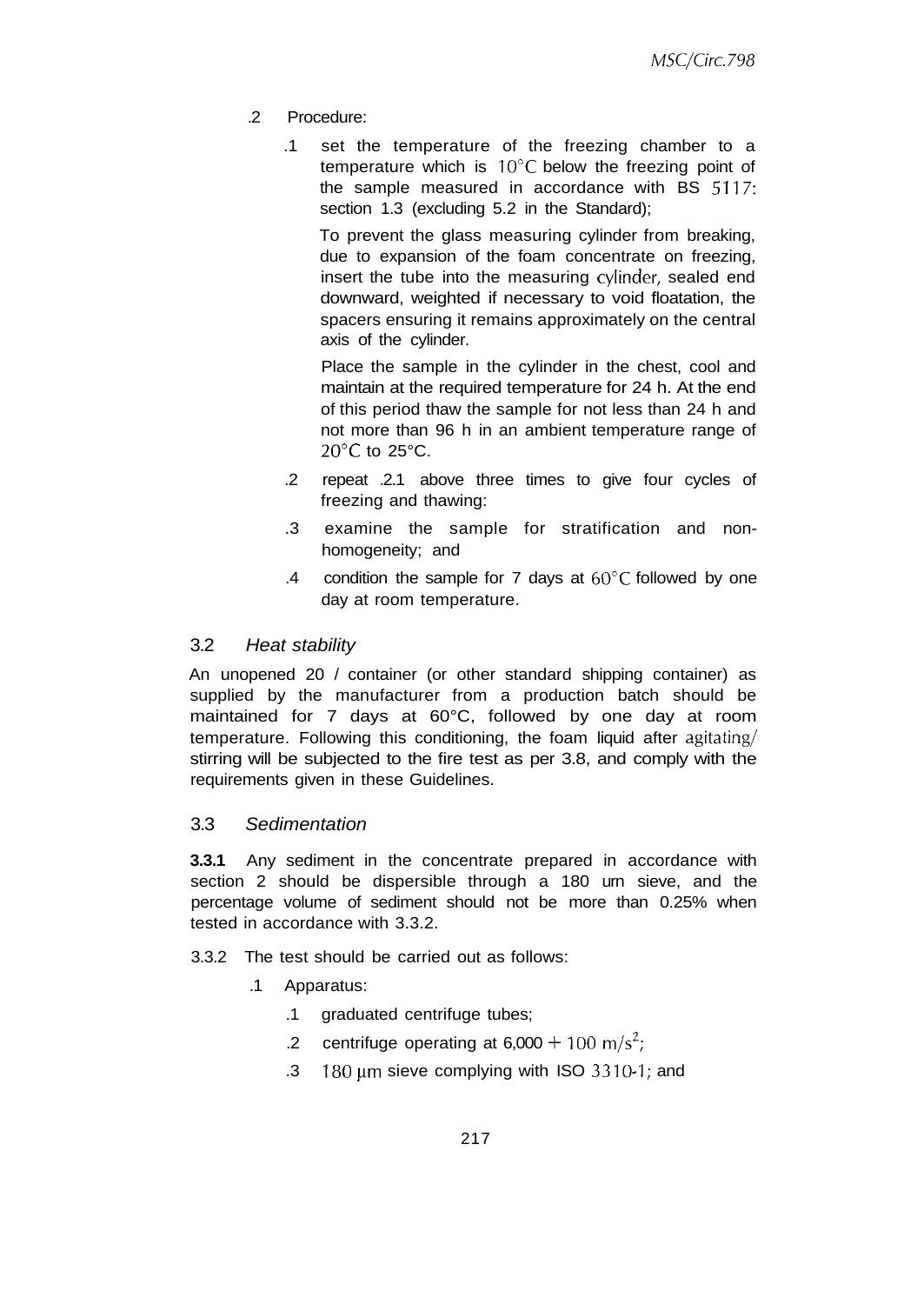.4 plastic wash bottle.

Note: A centrifuge and tubes complying with ISO 3734 are suitable.

.2 Procedure:

Centrifuge each sample for 10 min. Determine the volume of the sediment and determine the percentage of this volume with respect to the centrifuged sample volume. Wash the contents of the centrifuge tube onto the sieve and check that the sediment can or cannot be dispersed through the sieve by the jet from the plastic wash bottle.

Note: It is possible that the test method is not suitable for some non-Newtonian foam concentrates. In this case an alternative method, to the satisfaction of the Administration, should be used so that compliance with this requirement can be verified.

## 3.4 Kinematic viscosity

**3.4.1** The test should be carried out according to ASTM D 445-86 or ISO 3104. Kinematic viscosity should not exceed 200 mm<sup>2</sup>/s.

**3.4.2** The method for determining viscosity of non-Newtonian foam concentrates should be to the satisfaction of the Administration.

## 3.5 pH value

The pH value of the foam concentrate should be not less than 6 and not more than 10 at temperature of  $20 + 2^{\circ}C$ .

## 3.6 Expansion ratio

3.6.1 The test should be carried out in accordance with 3.6.2 with seawater at about 20°C. Simulated seawater with the characteristics stated under 3.6.3 may be used. The expansion ratio obtained with the foam generators used on board should be consistent with the expansion ratio obtained with the foam generators during the fire test.

- 3.6.2 Determination of the expansion ratio:
	- .1 Apparatus:
		- .1 plastic collecting vessel of volume (V), approximately 200 / and accurately known to  $+ 2$  /;

(An example of suitable vessel is given in ISO 7203-2)

.2 medium-expansion foam-making equipment which when tested with water has a flow rate not less than  $3 + 0.1$  // min at a nozzle pressure of  $5 + 0.1$  bar.

(An example of suitable apparatus is given in ISO 7203-2).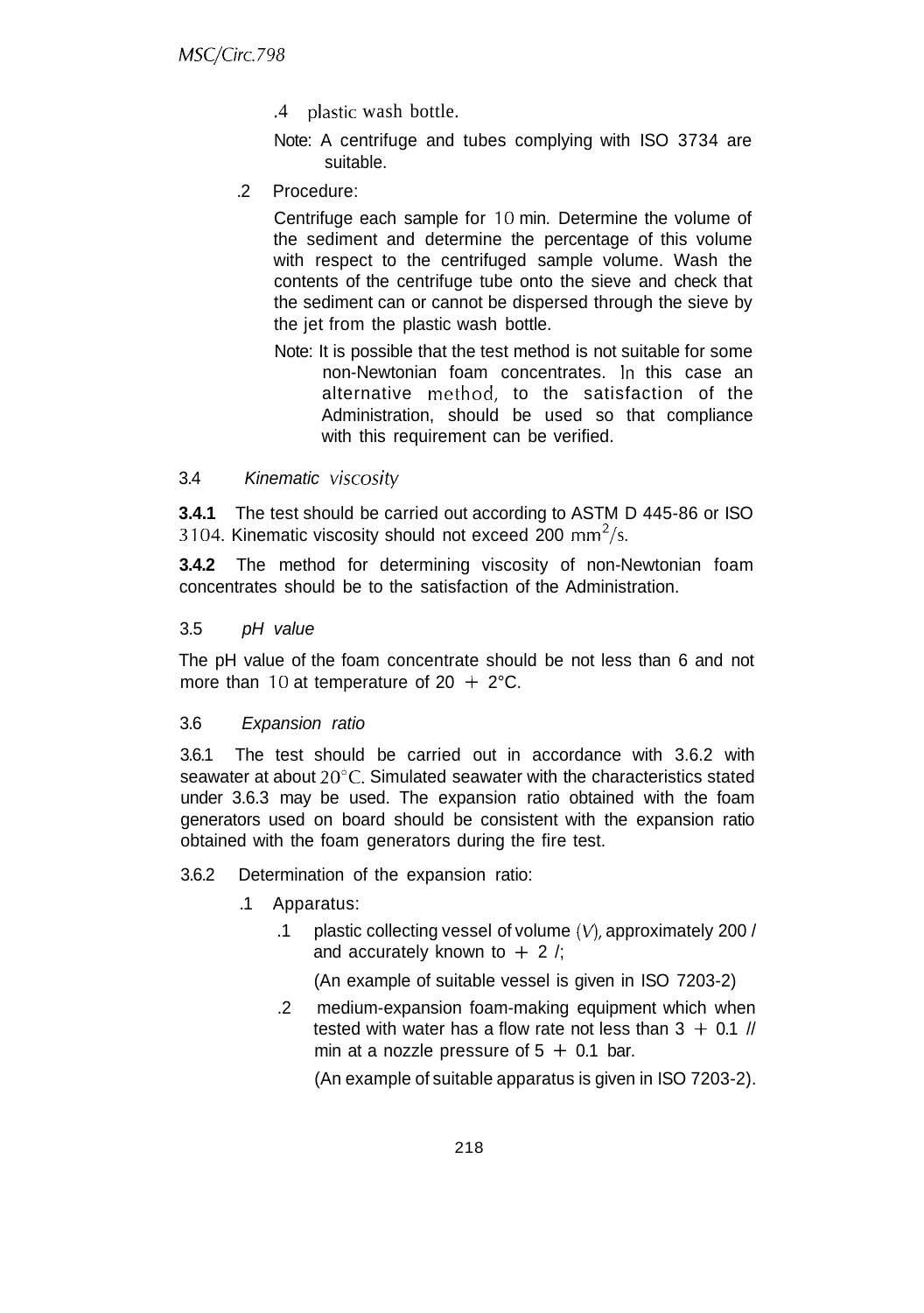- .2 Procedure:
	- .1 wet the vessel internally and weight it  $(W_1)$ . Set up the foam equipment and adjust the nozzle pressure of  $5 +$ 0.1 bar. With the discharge facility closed, collect the foam in the vessel. As soon as the vessel is full, stop collecting foam and strike the foam surface level with the rim. Weigh the vessel  $(W_2)$ . During the filling operation, keep the discharge facility in the bottom of the vessel closed until the total weight of the foam is determined;
	- .2 calculate the expansion  $E$  from the equation:

$$
\mathbf{E} = \frac{V}{W_2 - W_1}
$$

where it is assumed that the density of the foam solution is 1.0 kg/ $l$ ;

V is the vessel volume, in  $ml$ ;

 $W_1$  is the mass of the empty vessel, in grams; and

 $W_2$  is the mass of the full vessel, in grams;

.3 open the drainage facility and measure the 50% drainage time (see 3.7.1 below).

Determine the drainage either by having the vessel on a scale and recording the weight loss, or by collecting the drained foam solution in a measuring cylinder.

- **3.6.3** Simulated seawater may be made up by dissolving:
	- 25 g Sodium chloride (NaCI), 11 g Magnesium chloride  $(MgCl<sub>2</sub> 6H<sub>2</sub>O)$ , 1.6 g Calcium chloride  $(CaCl<sub>2</sub> 2H<sub>2</sub>O)$ , 4 g Sodium sulphate  $(Na_2SO_4)$ .

#### 3.7 Drainage time

**3.7.1** The drainage time should be determined, after having determined the expansion ratio, in accordance with 3.6.2.3.

3.7.2 The test should be carried out with seawater at about 20°C. Simulated seawater with the characteristics stated in 3.6.3 may be used.

**3.7.3** Drainage time obtained with the foam generators used on board should be consistent with the drainage time obtained with the foam generators during the fire test.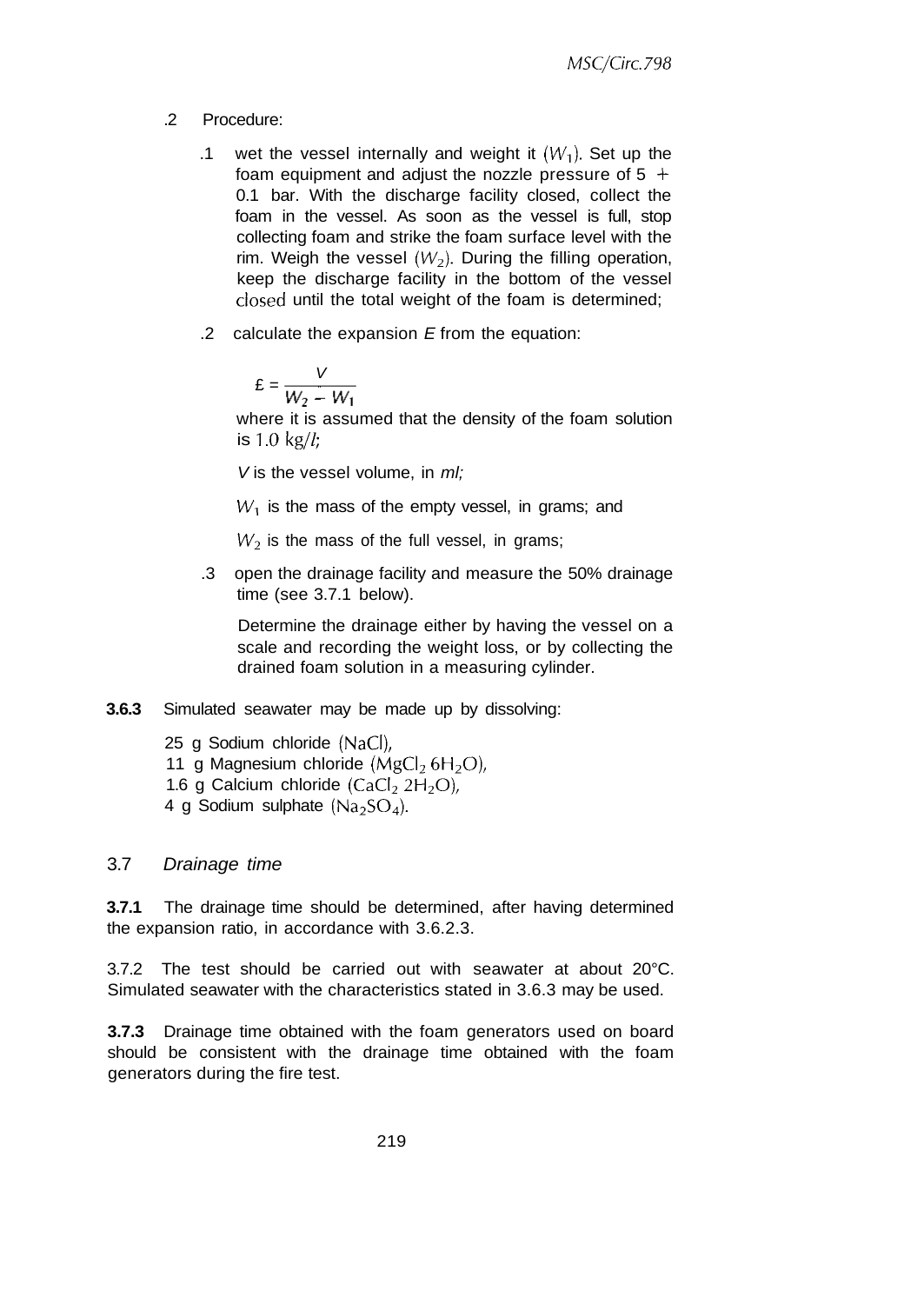#### 3.8 Fire tests

Fire tests should be carried out in accordance with 3.8.1 to 3.8.7 below.

- Note: The fire tests of section 3.8 are more expensive and time consuming than the other tests of these Guidelines. It is recommended that fire tests should be carried out at the end of the test programme, so as to avoid expense of unnecessary testing of foam concentrates which do not comply in other respects.
- **3.8.1** Environmental conditions
	- .1 Air temperature:  $15 + 5^{\circ}$ C.
	- .2 Maximum wind speed:  $3 \text{ m/s}$  in proximity of the fire tray.

#### **3.8.2** Records

- During the fire test, the following should be recorded:
	- .1 indoor or outdoor test;
	- .2 air temperature;
	- .3 fuel temperature:
	- .4 water temperature;
	- .5 foam solution temperature;
	- .6 wind speed; and
	- .7 extinction time.

#### **3.8.3** Foam solution

- .1 Prepare a foam solution, following the recommendations from the supplier for concentration, maximum premix time, compatibility with the test equipment, avoiding contamination by other types of foam, etc.
- .2 The test should be carried out with seawater at about 20°C. Simulated seawater with the characteristics stated in 3.6.3 may be used.

#### **3.8.4** Apparatus

.1 Fire tray:

Circular fire tray of steel with dimensions as follows:

| diameter at rim: | $1,480 + 15$ mm |  |
|------------------|-----------------|--|
|                  |                 |  |

| depth: | $150 + 10$ mm |
|--------|---------------|
|        |               |

normal thickness of steel wall: 2.5 mm

Note: The tray has an area of approximately 1.73  $m^2$ .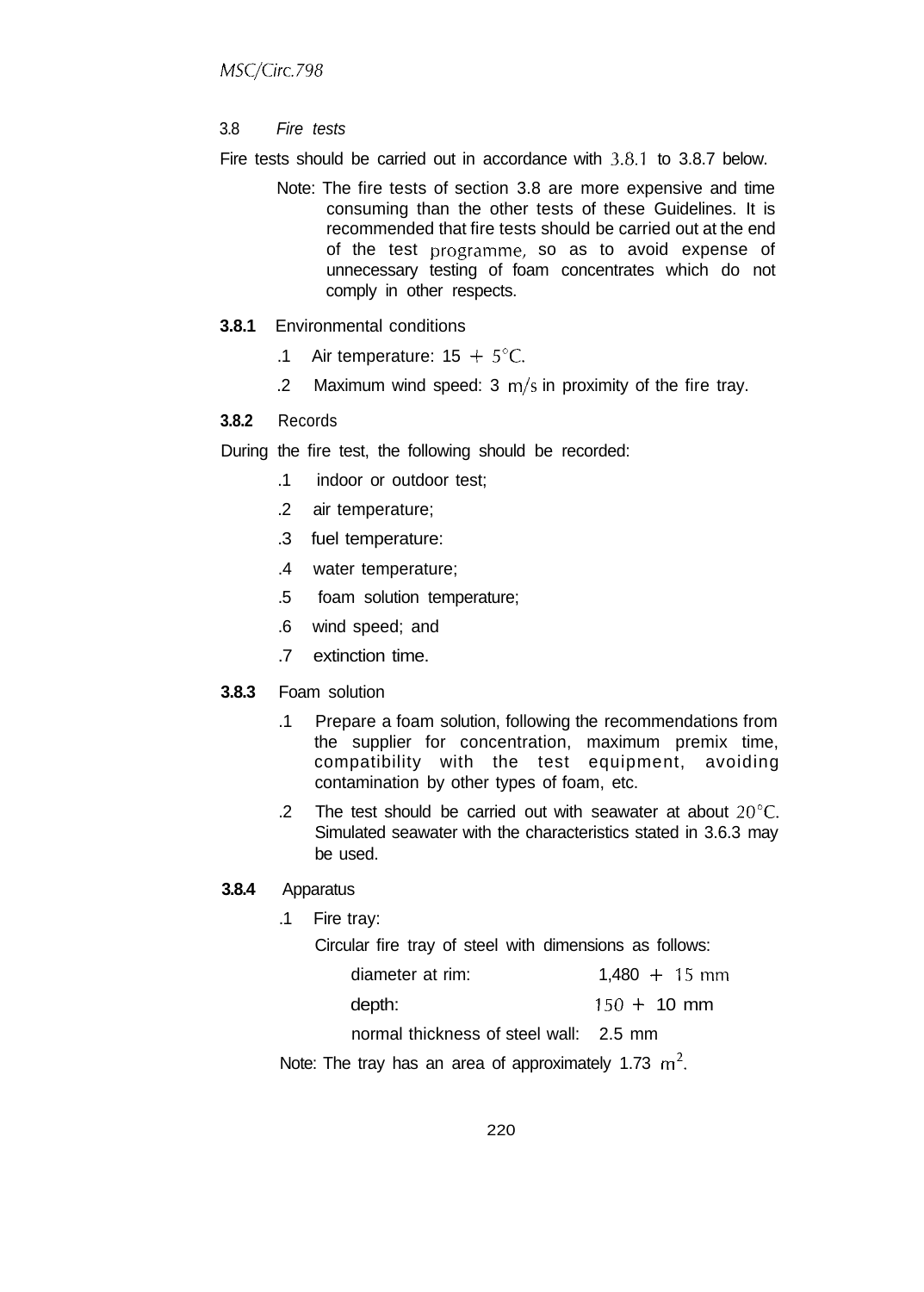.2 Foam-making equipment:

In accordance with subparagraph 3.6.2.1.

#### 3.8.5 Fuel

An aliphatic hydrocarbon mixture with physical properties according to the following specification should be used:

|           | .1 distillation range:                                    | $84 - 105^{\circ}$          |
|-----------|-----------------------------------------------------------|-----------------------------|
| $\cdot$ 2 | maximum difference between<br>initial and boiling points: | $10^{\circ}$ C              |
| $\cdot$ 3 | maximum aromatic content:                                 | $1\%$                       |
| .4        | density at 15°:                                           | 707.5 + 2.5 $\text{kg/m}^3$ |
| .5        | temperature:                                              | about $20^{\circ}$ C.       |

Note: Typical fuels meeting this specification are  $n$ -heptane and certain solvent fractions sometimes referred to as commercial heptane.

The Administration may require additional fire tests using an additional test fuel.

#### **3.8.6** Test procedure

**3.8.6.1** Place the tray directly on the ground and ensure that it is level. Add approximately 30 / of fresh water and  $55 + 2$  / of fuel, to give a nominal freeboard of 100 mm.

**3.8.6.2** Not later than 5 min after adding of a fuel, ignite the fuel and allow it to burn free for a period of not less than 180 s after the full involvement. Set up the foam equipment at a height which is equal to the upper edge of the rim as it is shown at figure  $1.200 + 5$  s after full involvement of the surface into the fire, apply foam along the wall of the tray for a period of  $120 + 2$  s. Record the extinction time as the period from start of foam application to extinction.

#### **3.8.7** Permissible limits

Extinction time % not more than 120 s.

#### **3.9** Corrosiveness

The storage container shall be compatible with its foam concentrate, throughout the service life of the foam, such that the chemical and physical properties of the foam shall not deteriorate below the initial values accepted by the Administration.

#### **3.10** Volumic mass

According to ASTM D 1298-85.